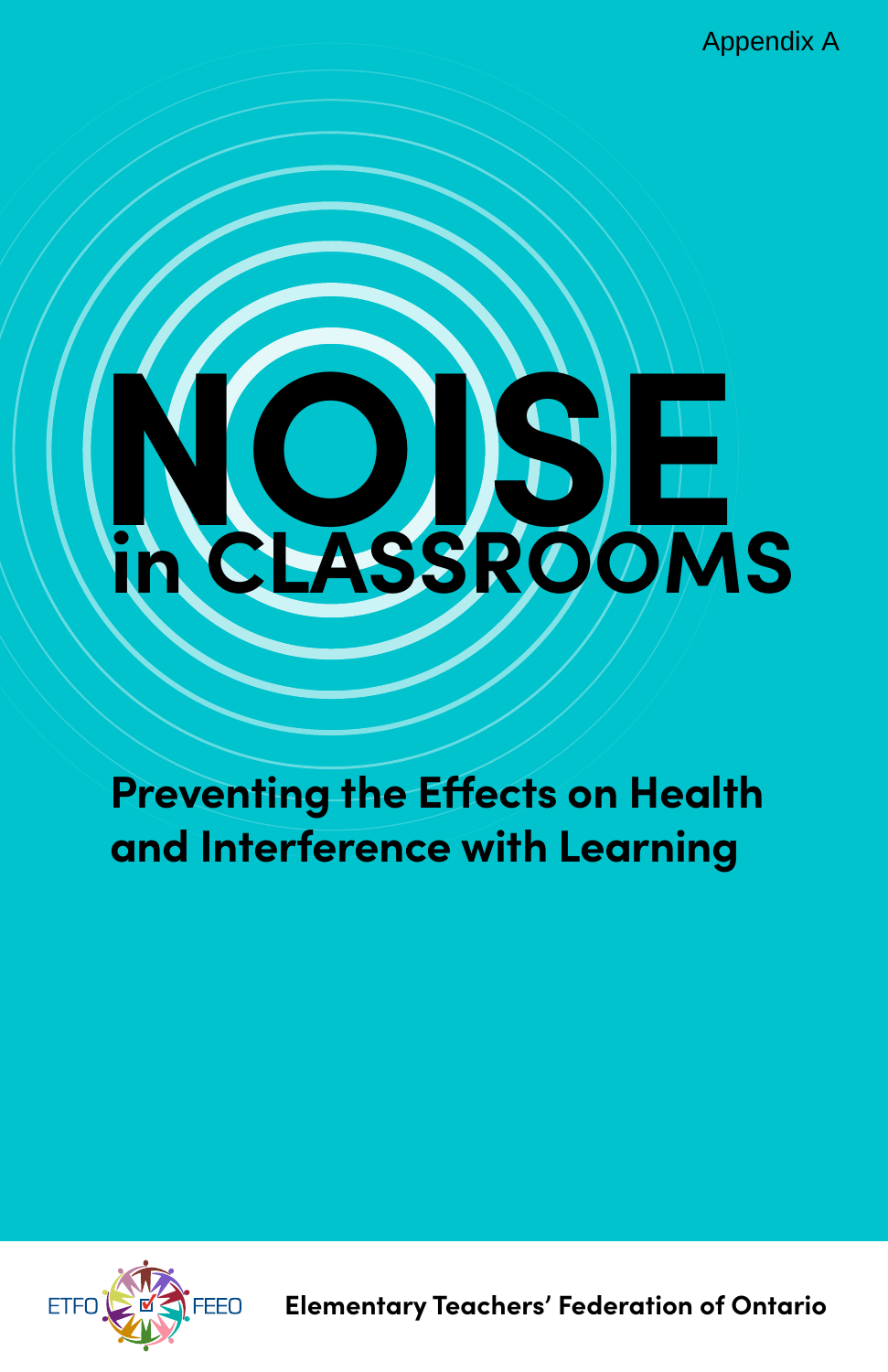All rights to the non-educational use of this document are reserved. All rights reserved. No part of this publication may be reproduced, stored in a retrieval system or transmitted in any form or by any means, electronically, mechanically, photocopying, recording or otherwise without the prior permission of the Elementary Teachers' Federation of Ontario.

**Copyright © 2019**

**Elementary Teachers' Federation of Ontario (ETFO) 136 Isabella Street, Toronto, Ontario, Canada**

**ETFOprovincialoffice @ETFOeducators**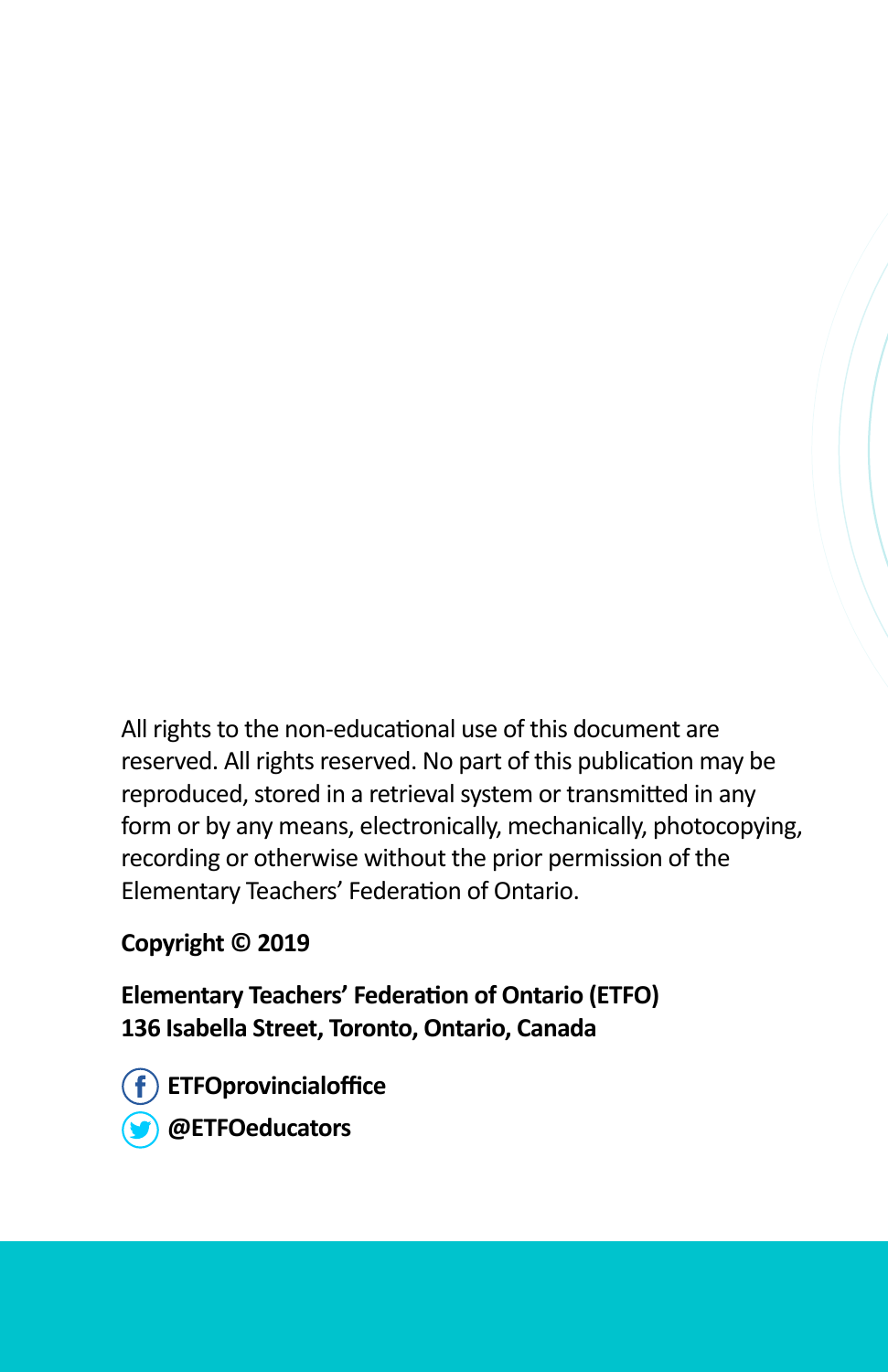

## **Preventing the Effects on Health and Interference with Learning**



**Elementary Teachers' Federation of Ontario**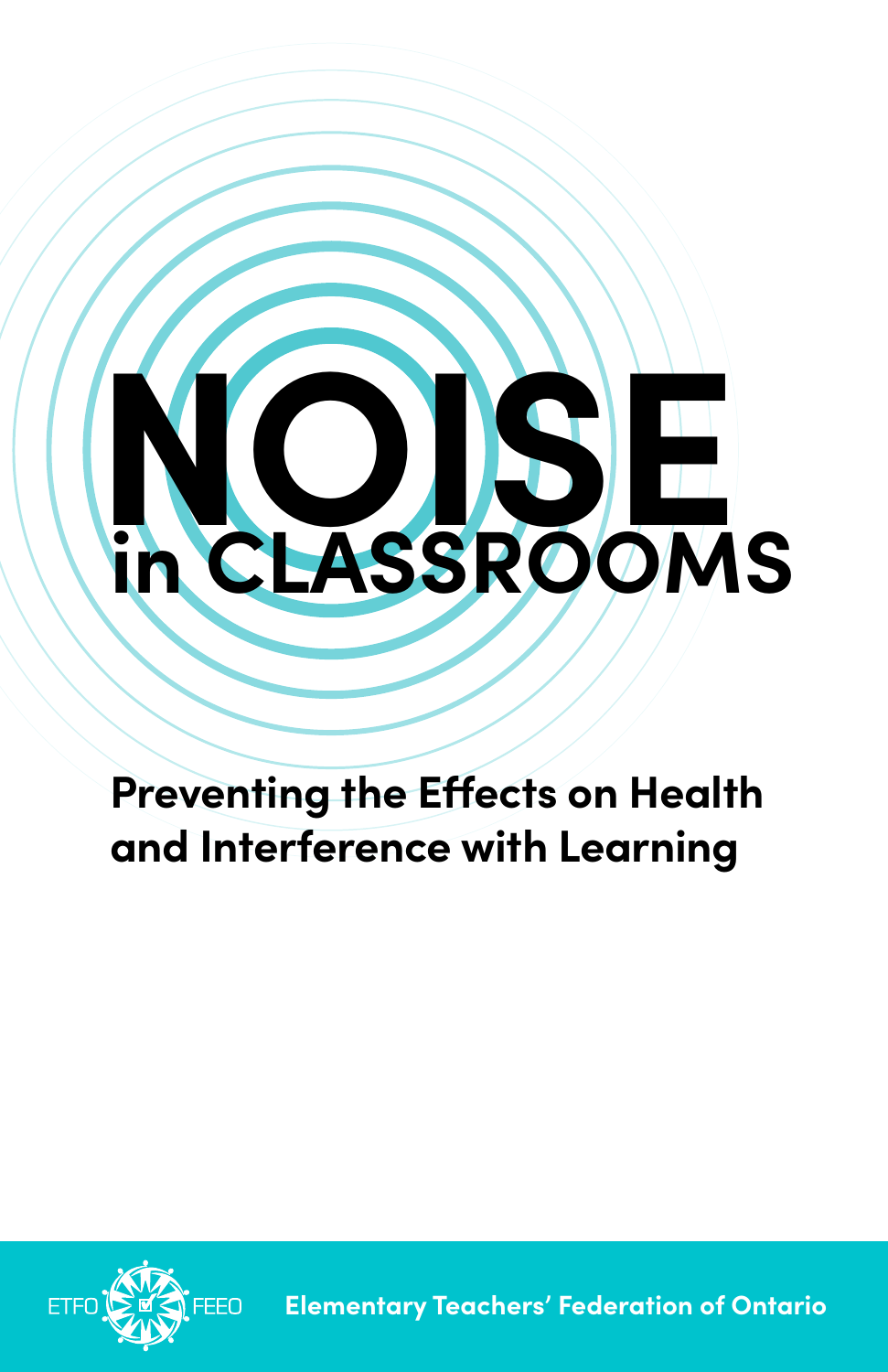

## **Impacts of High Noise Levels on Health**

In addition to the risks of hearing loss, noise exposure can contribute to voice damage and tinnitus. Noise exposure can be linked to other health effects including: high blood pressure; increased risk of heart disease; increased stress levels; tiredness; irritability; hormonal changes; and low birth weight. High noise levels may be linked to higher accident rates as noise can interfere with the ability to hear and understand instructions and warnings. Noise levels can hamper communication during both routine and emergency procedures in school communities which is essential to assure the well-being of staff and students.

## **How High Noise Levels Affect the Teaching and Learning Environment**

Noise can interfere with speech-language communication, particularly for students with special education needs, and young children. Research indicates that student learning in early years programs and open concept learning environments can be negatively affected by high noise levels (Bradley and Sato, Crukley, Sparks, Walinder et al).

#### **Factors affecting noise levels in classrooms**

- activities within the classroom;
- reverberation from hard surfaces (poor acoustics);
- ambient noise from heating and ventilation systems;
- noise from other classrooms, hallways and stairwells;
- construction and maintenance activities; and
- exterior noises such as playgrounds, traffic and aircraft.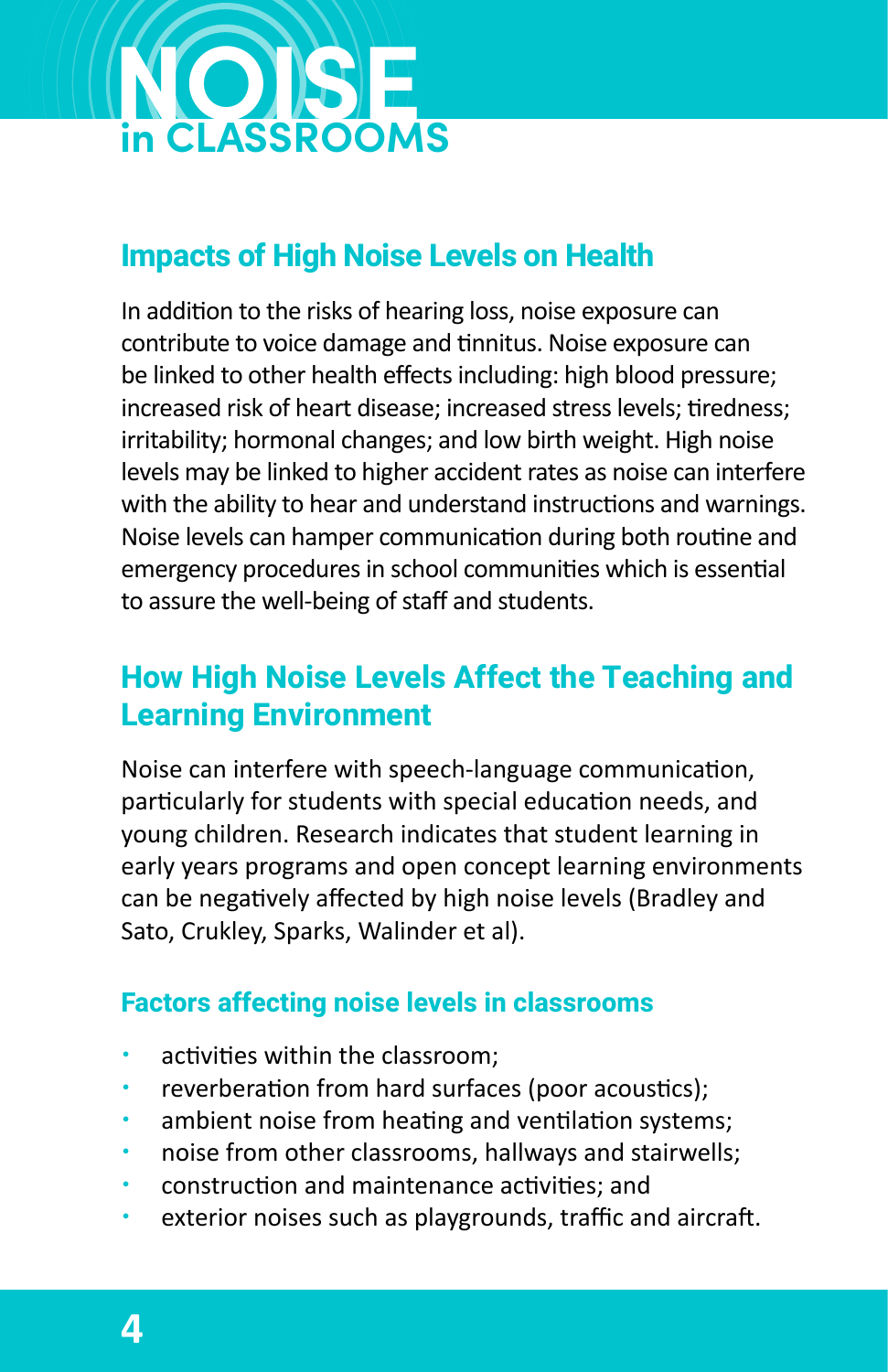

#### **Risks of noise exposure in schools**

- x crowded work areas;
- open concept classrooms; and
- activities in music, gym and technical programs.

## **Remedies to Reduce Noise Levels**

Reverberation is one factor that contributes to overall noise level. Reverberation is a measurement of acoustical absorption or of the decay of noise as it bounces off the hard surfaces of walls, ceilings, floors and other large surfaces. Reverberation occurs when noise is reflected in such a way that the original sound is distorted and gradually tapers off which affects communication and understanding. The reverberation time (or RT60) describes the time it takes for the sound to decay by 60 decibels (dBA) after the sound source is removed.

To reduce reverberation, absorbent materials can be added to the walls of a room and noise transmission from adjacent rooms or outside of the room can be controlled using tips from the Occupational Health and Safety Council of Ontario (OHSCO)'s Noise Control Tool.

Proactively, noise control should be a consideration during the design and building stage when the choice of building materials in each room is made as outlined in guidance documents from Britain and the United States which focus on the acoustic environment of school buildings for the protection of hearing and voice, and the improvement of the speech-language environment for teaching and learning.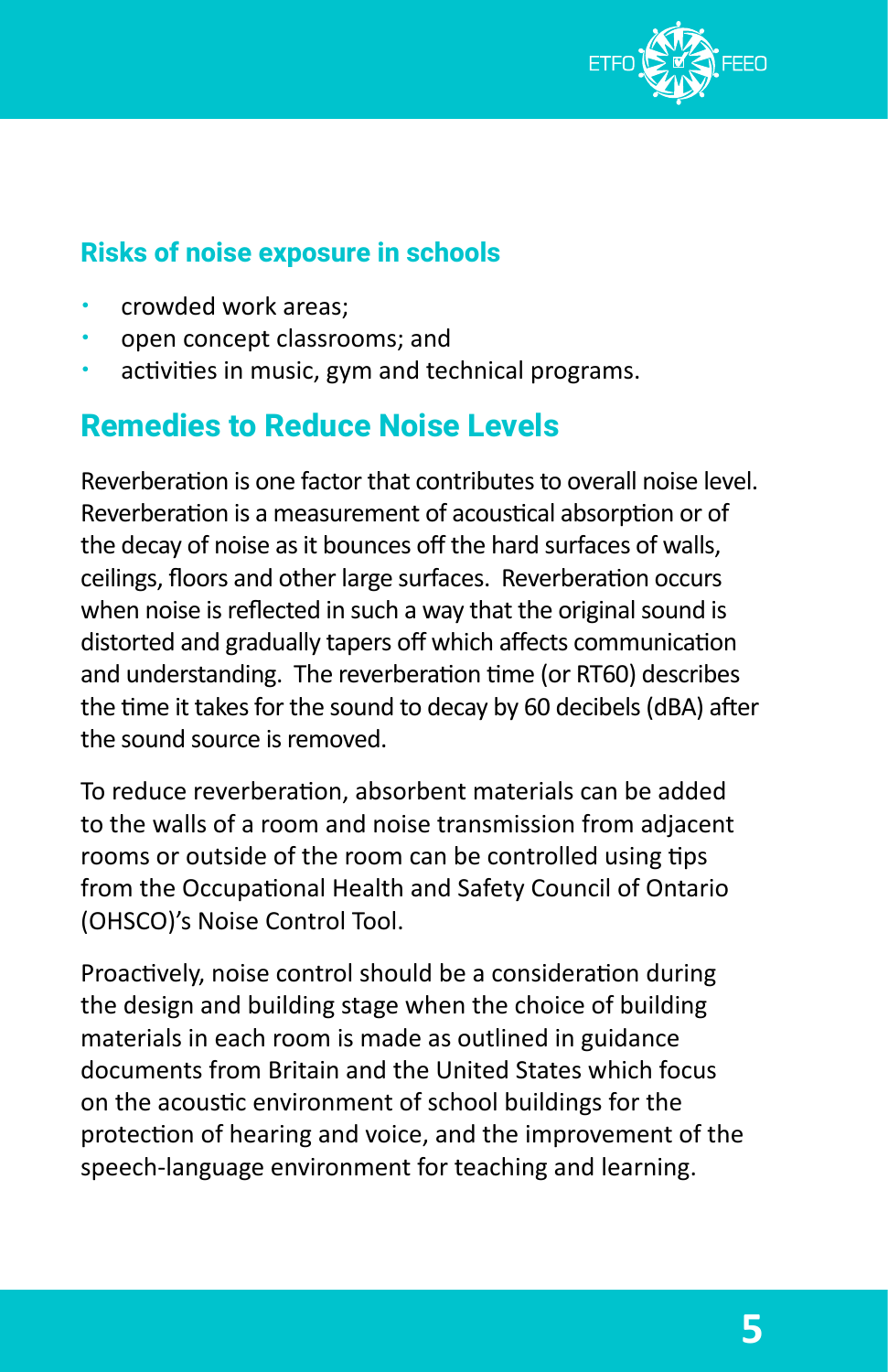

## **Legislative Limits and Guidelines**

Ontario's regulatory requirement respecting overall noise exposure control is set at 85 dBA - an eight hour, time-weighted average exposure to the loudness of sound, measured in decibels (OHSA Regulation 381/15). In Ontario, Section 25 (2)(h) of the Occupational Health and Safety Act (OHSA) requires the employer to "take every precaution reasonable in the circumstances for the protection of the worker."

Both Britain and the United States provide guidance documents focusing on the acoustic environment in school buildings. These guides include very useful technical acoustical standards for designing each room in a new building appropriate for its normal use, guidelines for renovations, testing criteria, noise control, sound insulation, and building design. The guidelines from both countries focus on the optimal learning conditions for students and do not deal with the occupational hazards of staff. The British guide states:

*"The overall objective of the performance standards is to ensure that the design and construction of school buildings provide acoustic conditions that enable effective teaching and learning."*

#### The purpose of the American ANSI Standard states:

*"This standard is intended to provide a minimum set of requirements, based on the best scientific evidence available at the time of publication … to help school planners and designers provide good acoustical characteristics for classrooms and other learning spaces in which speech communication is an important part of the learning process."*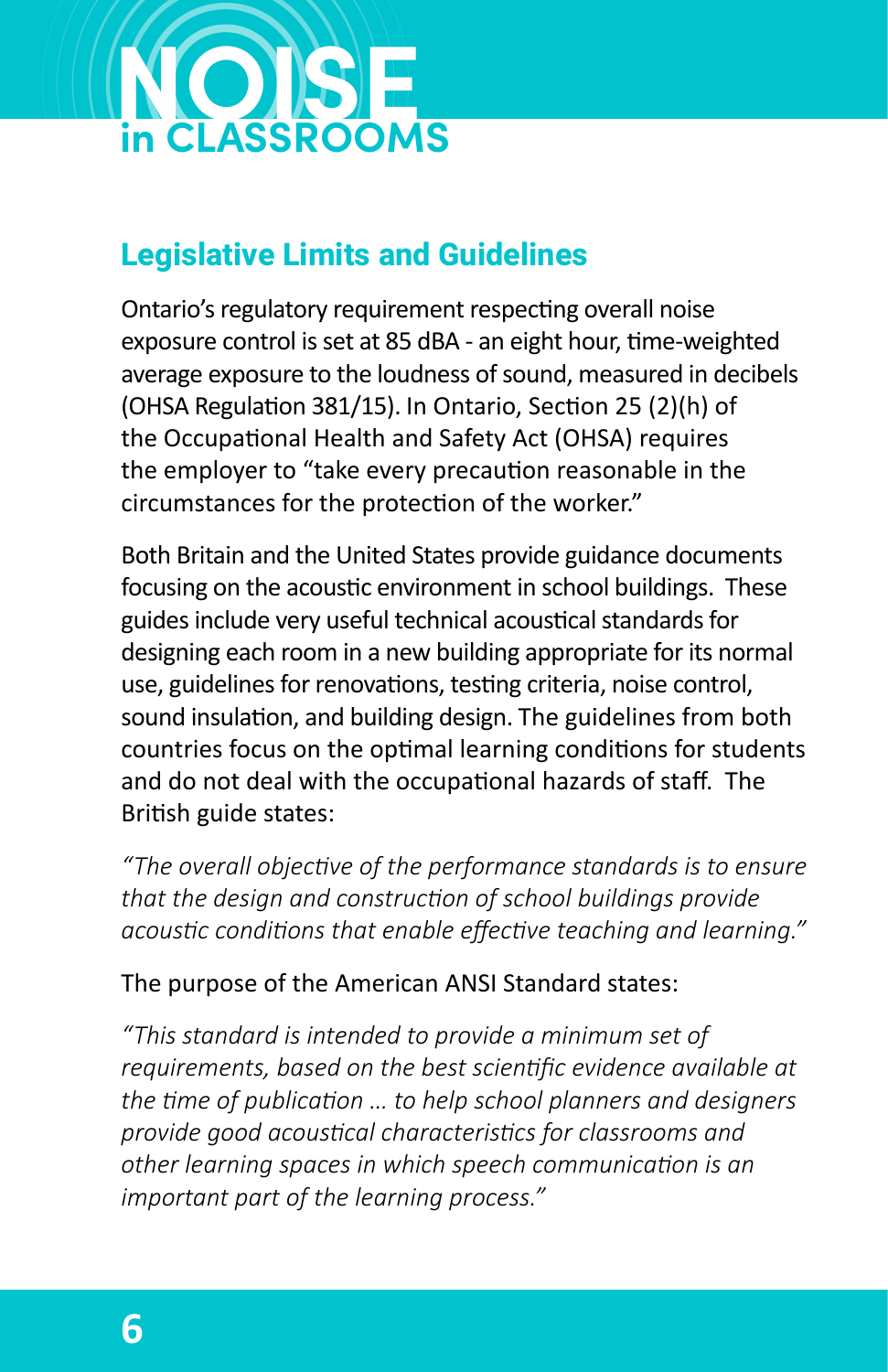

## **Sample Acoustical Guidelines**

- x *[ANSI/ASA S12.60-2010 American National Standards](http://ioa.org.uk/sites/default/files/Acoustics%20of%20Schools%20-%20a%20design%20guide%20November%202015_1.pdf)* [Acoustical Performance Criteria, Design Requirements and](http://acousticalsociety.org/classroom-acoustics/ )  [Guidelines for Schools \(2010\)](http://acousticalsociety.org/classroom-acoustics/ ). Acoustical Society of America. Part 1: Permanent Schools, Part 2: Relocatable Classroom Factors.
- x *[The Acoustic Design of Schools: Performance Standards](https://assets.publishing.service.gov.uk/government/uploads/system/uploads/attachment_data/file/400784/BB93_February_2015.pdf)* [Building Bulletin 93](http://assets.publishing.service.gov.uk/government/uploads/system/uploads/attachment_data/file/400784/BB93_February_2015.pdf) (2015) published by the Department for Education, United Kingdom also references the requirements for noise related to special education needs, building regulations, and accessibility.
- x *[Acoustics of Schools: A Design Guide](http://ioa.org.uk/sites/default/files/Acoustics%20of%20Schools%20-%20a%20design%20guide%20November%202015_1.pdf)* (2015) is published jointly by the Institute of Acoustics (IOA) and the Association of Noise Consultants (ANC) to accompany the UK standards.

## **References for Noise Assessment and Controls**

- Occupational Health and Safety Council of Ontario (OHSCO). Prevent Noise-Induced Hearing Loss: *[Noise Assessment Tool](http://pshsa.ca/wp-content/uploads/2015/09/NoiseAssessmentProceduresResourceMaterials.pdf)*
- x Prevent Noise-Induced Hearing Loss: *[Noise Control Tool](https://www.pshsa.ca/wp-content/uploads/2015/09/NoiseControl.pdf)* [Concrete Actions and Specific Recommendations](http://pshsa.ca/wp-content/uploads/2015/09/NoiseControl.pdf)
- Occupational Health Clinic for Ontario Workers (OHCOW). *[International Noise Awareness Day](http://ohcow.on.ca/avoidnoise/index.html)*, *[Tools and Resources](http://ohcow.on.ca/tools-and-resources-nihl.html)*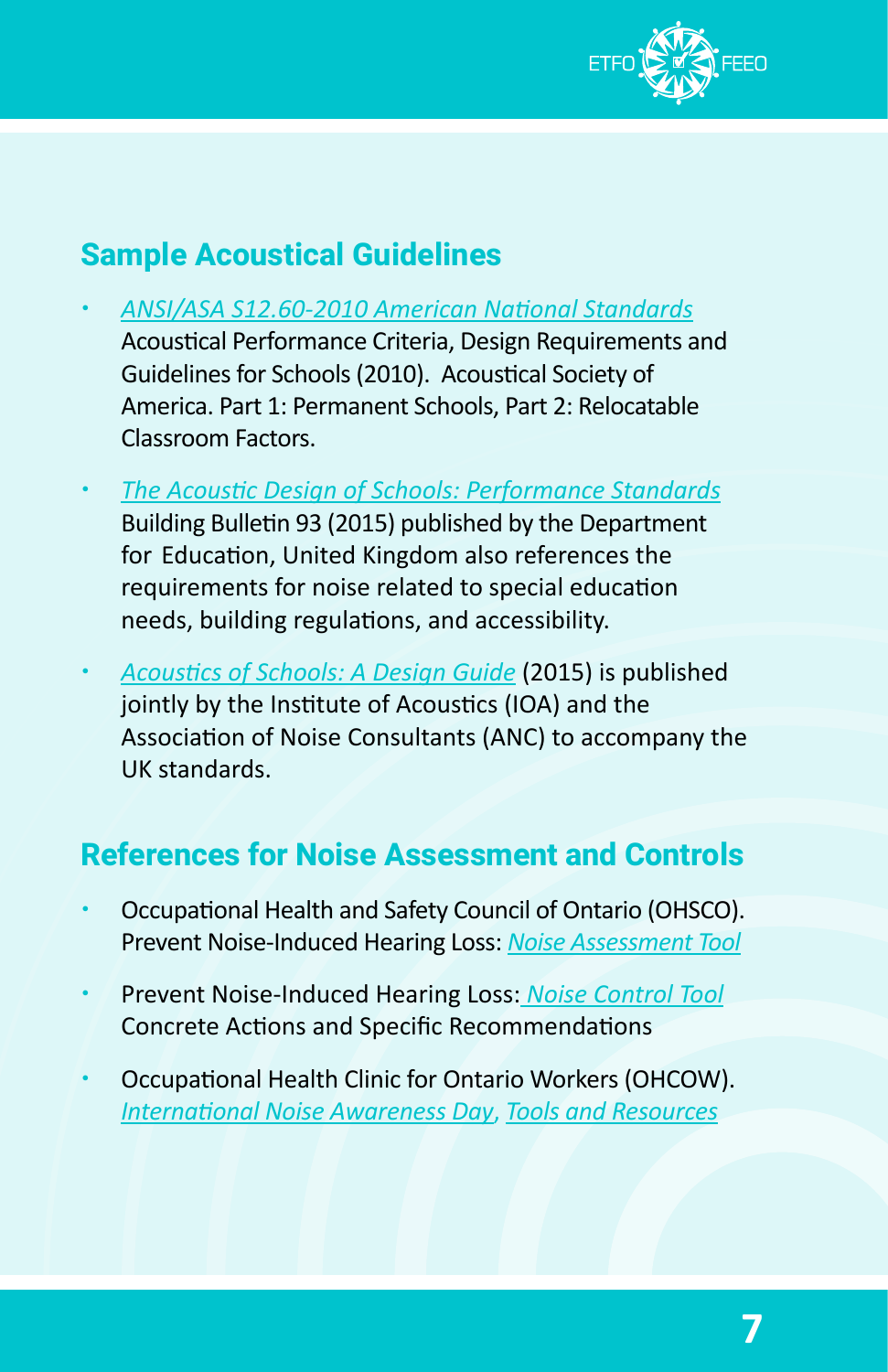

### **How to Assess and Address Concerns**

Hiring consultants for reverberation and other noise testing is quite costly. The Occupational Health and Safety Council of Ontario (OHSCO) (composed of the Ministry of Labour, the Workplace Safety and Insurance Board and the Health and Safety Associations, including the Occupational Health Clinic for Ontario Workers - OHCOW) recommends using a riskprevention strategy supported by the research of Kardous and Malchaire, called SOBANE, which is an acronym for Screening, OBservation, ANalysis and Expertise.

The aim is to make risk prevention faster, more cost effective, and more effective in coordinating the contributions of the workers themselves, their management, the internal and external occupational health (OH) practitioners and the experts. These four levels are: screening, where the risk factors are detected by the workers and their management, and obvious solutions are implemented; observation, where the remaining problems are studied in more detail, one by one, and the reasons and the solutions are discussed in detail; analysis, where, when necessary, an OH practitioner is called upon to carry out appropriate measurements to develop specific solutions; expertise, where, in very sophisticated and rare cases, the assistance of an expert is called upon to solve a particular problem.

OHCOW states that "Measurements taken with apps are only a very rough estimate of the acoustical properties of a room - official measurements are much more complicated (and expensive)." To measure the acoustics of a room, OHCOW recommends the following: Measure the noise under normal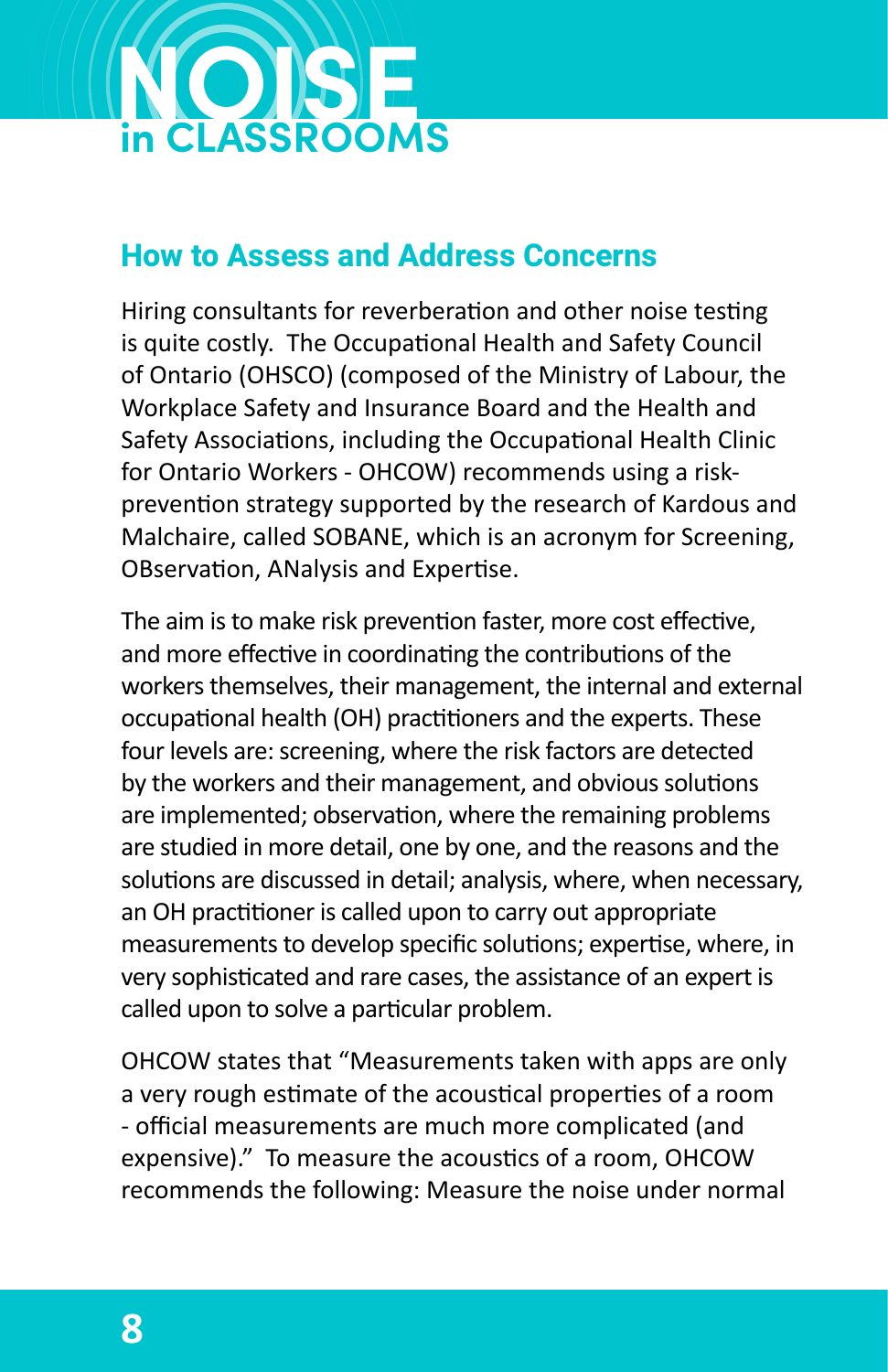

conditions and measure it again when people and machines are quiet. Either measure at your workstation, or measure in the center of the room (i.e., office, classroom, non-industrial space). Measure the reverberation in the room (under quiet conditions) - see suggested apps.

The American Speech-Language-Hearing Association's (ASHA's) Working Group on Classroom Acoustics recommended that an appropriate acoustical environment be established in all classrooms and learning spaces. ASHA endorses the American National Standards Institute (ANSI) standard and recommends the following criteria for classroom acoustics:

- Unoccupied classroom levels must not exceed 35 dBA
- The signal-to-noise ratio should be at least +15 dB
- Unoccupied classroom reverberation must not surpass 0.6 seconds in smaller classrooms or 0.7 seconds in larger rooms

ANSI S12.60‐2002. Acoustical Performance Criteria, Design Requirements, and Guidelines for Schools:

- Reverberation times above 0.7 seconds indicate too much reverberation in classrooms.
- Open plan offices with noise levels below 42 dBA are too quiet (outside conversations will cause distraction).
- Open plan offices with background noise levels (i.e. without voices) above 48 dBA indicate a ventilation system which is too loud.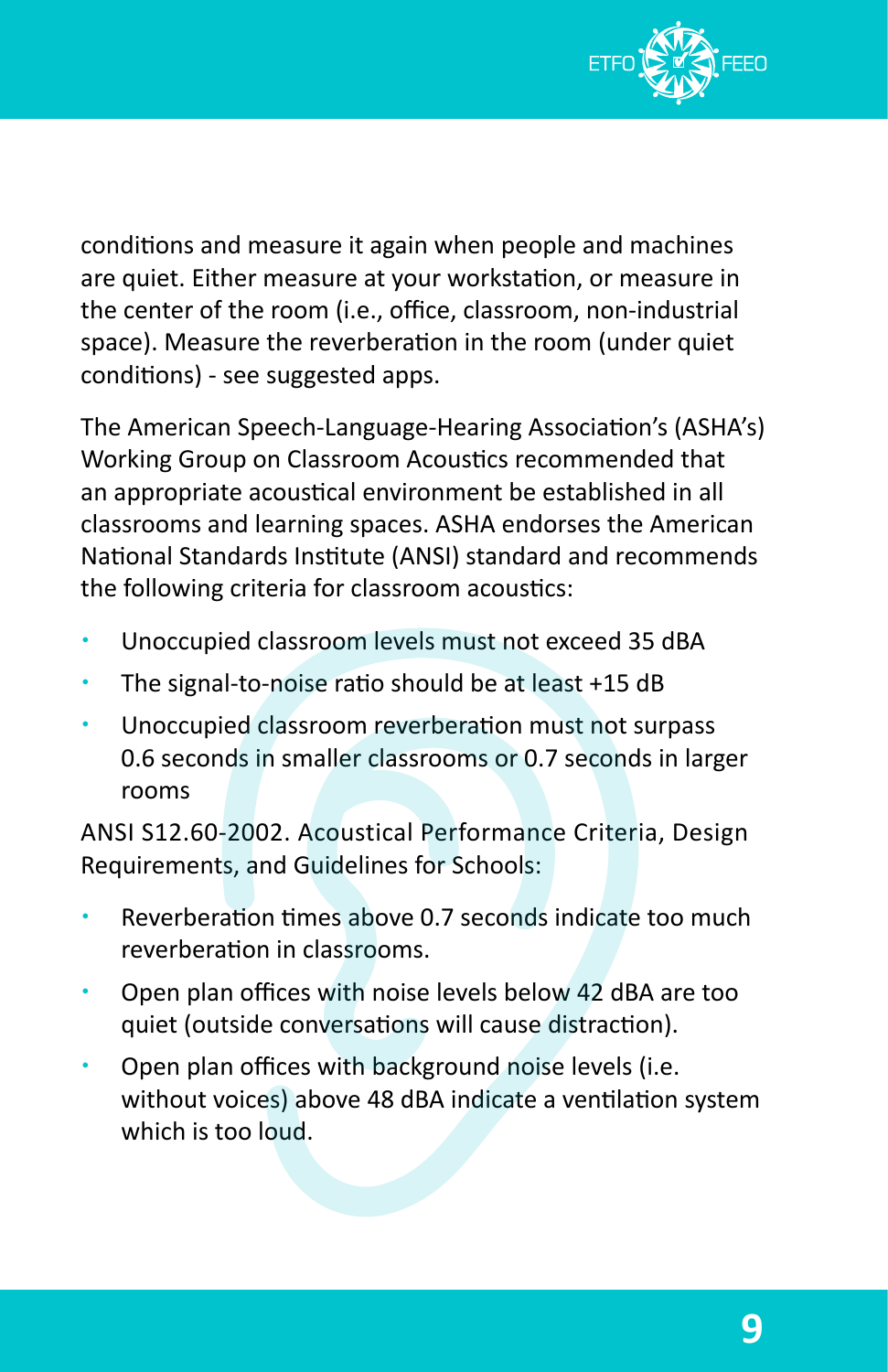

## **What Can Be Done?**

School boards should use existing capital funds for these acoustical improvements and join ETFO's lobby for more funding and guidelines to address noise concerns.

The provincial government needs to develop or adopt acoustical guidelines for schools, similar to those in Britain and the United States.

The provincial government must provide additional funding to address health and safety issues and building improvements, specifically requesting that some funding be dedicated to address noise concerns.

The provincial government must make capital funding contingent on the submission of evidence that the design of new buildings or significant renovations include provisions which address acoustical issues.

Joint Health and Safety Committee(s) must be included in the review of any building design before construction begins to provide them with the opportunity to make recommendations to the employer to address noise hazards and other concerns that may have been overlooked.

Joint Health and Safety Committee(s) must be trained to assist them in using available online tools or cell phone apps to measure reverberation in classrooms and to make recommendations to the employer to add acoustical materials to the room(s) if a problem is detected, or if necessary, to recommend testing and advice from a formal consultant.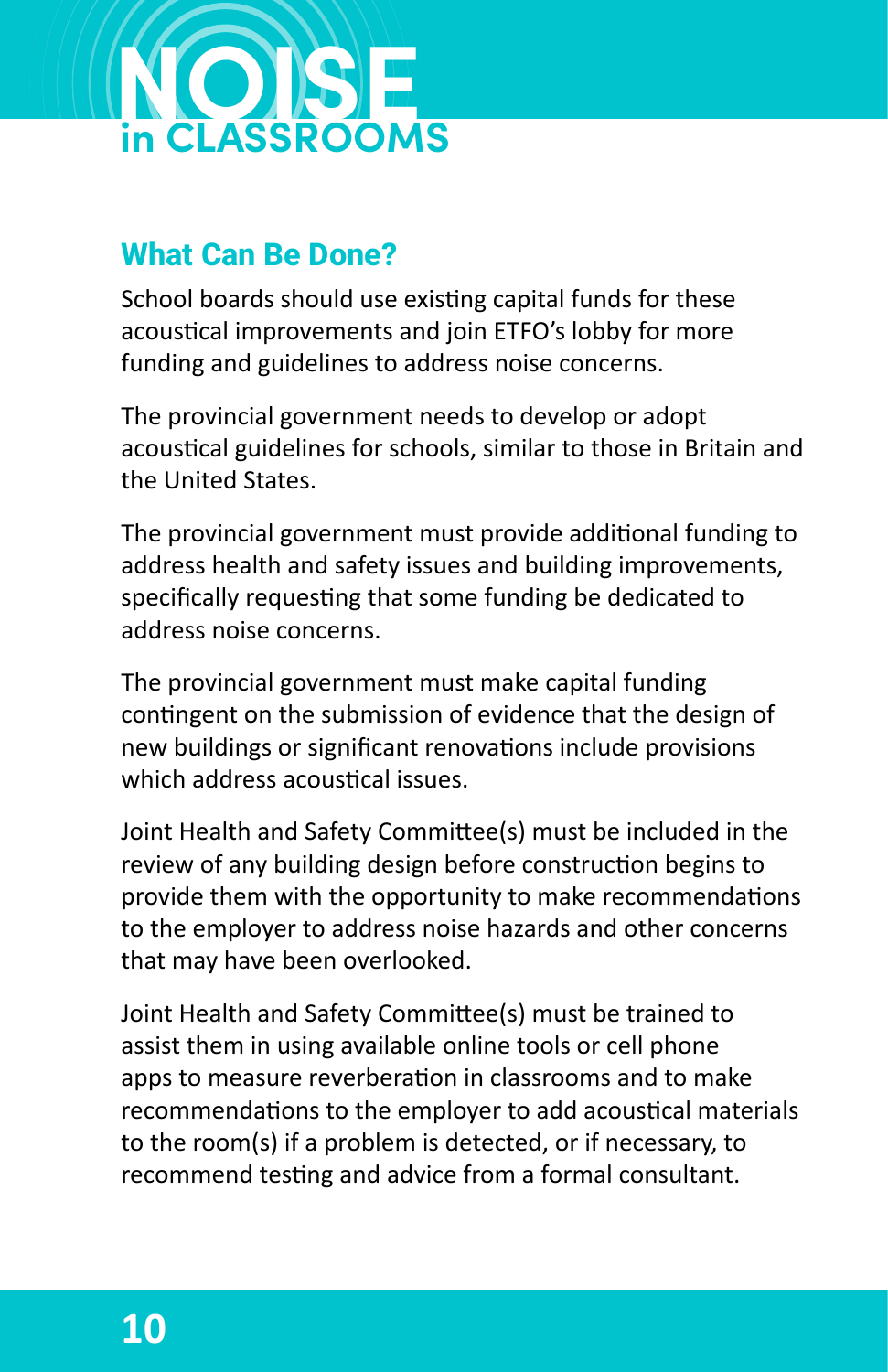

## **Lobby for Change**

- Joint Health and Safety Committees
- School Board Administration (Superintendents, Facility Managers)
- School Board Trustees
- Members of Provincial Parliament, including:
	- Minister of Education
	- x Minister of Labour
	- **\*** Minister of Finance

## **Learn More**

ETFO has created this resource as a tool to use when advocating for noise controls and proper accoustics in our schools.

Please visit the Elementary Teachers' Federation of Ontario's health and safety website, *[etfohealthandsafety.ca](http://etfohealthandsafety.ca)*. This online resource provides useful hyperlinks, as well as other resources on health and safety issues and concerns.